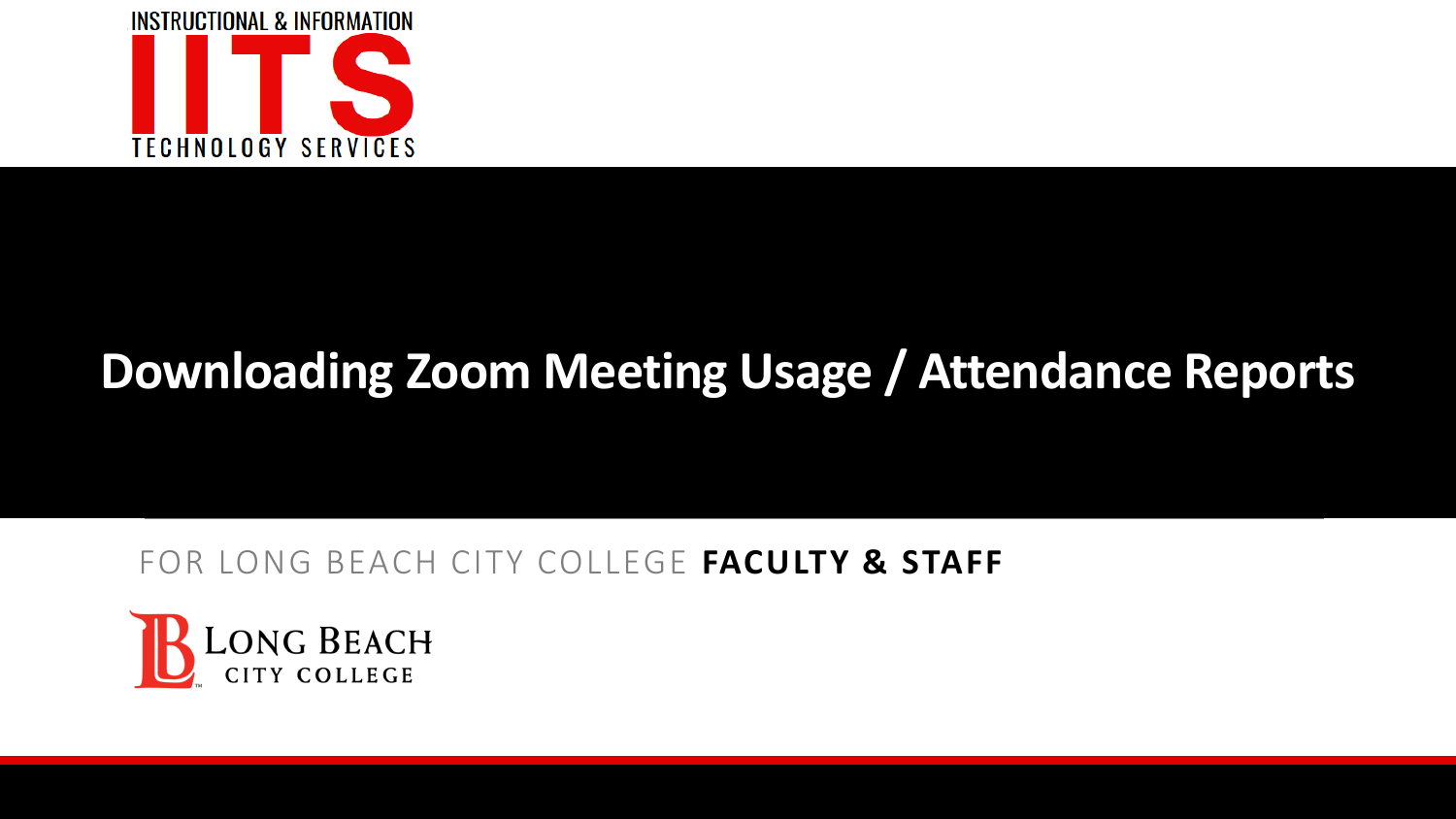

### **Introduction**

- ➢ This guide explains how to download a .CSV (Microsoft Excel) file to your computer to store attendance records.
- $\triangleright$  Please follow the steps in the next slides.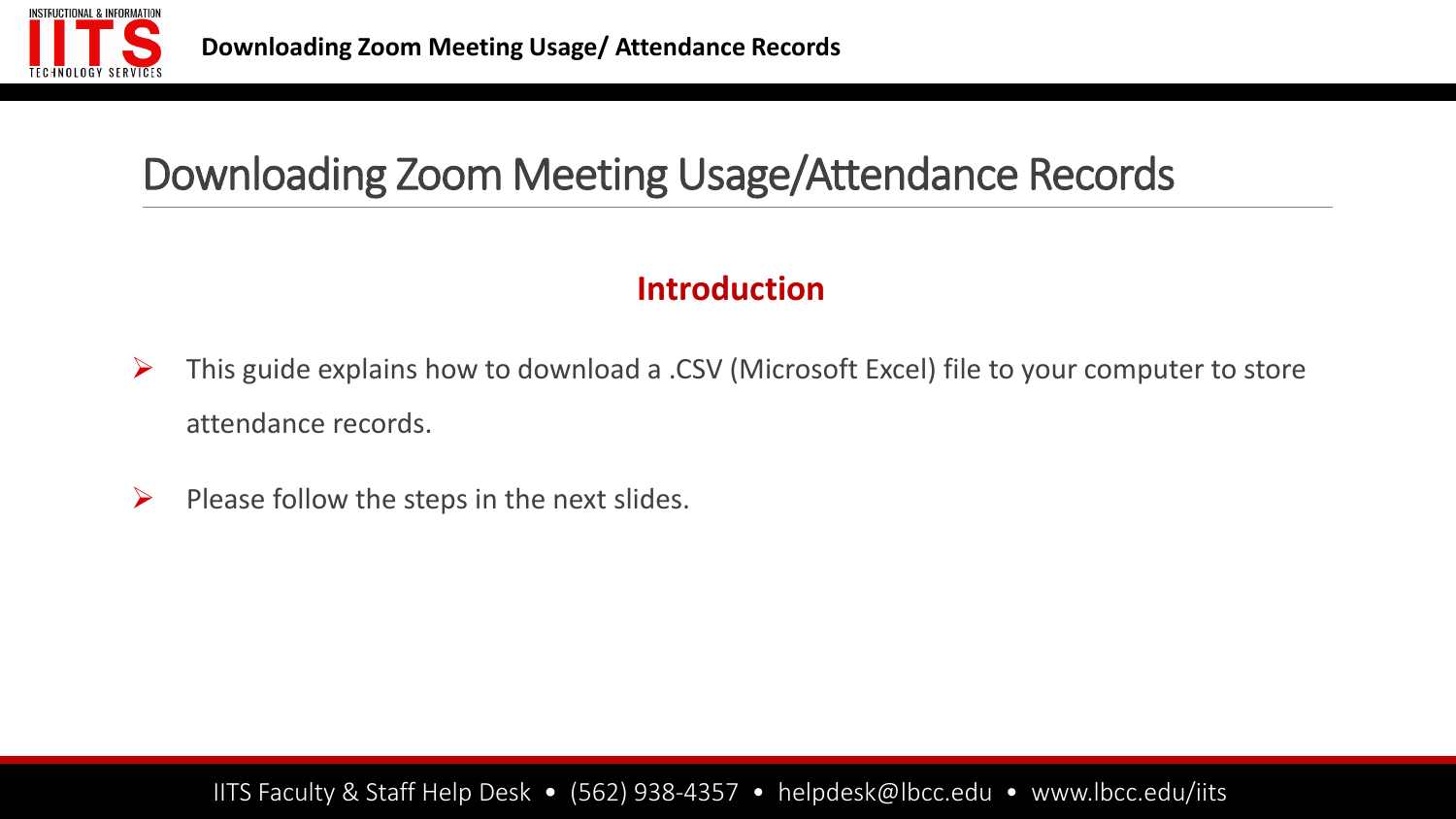

#### **Step 1:**

➢ Log into ConferZoom at <https://lbcc-edu.zoom.us/>

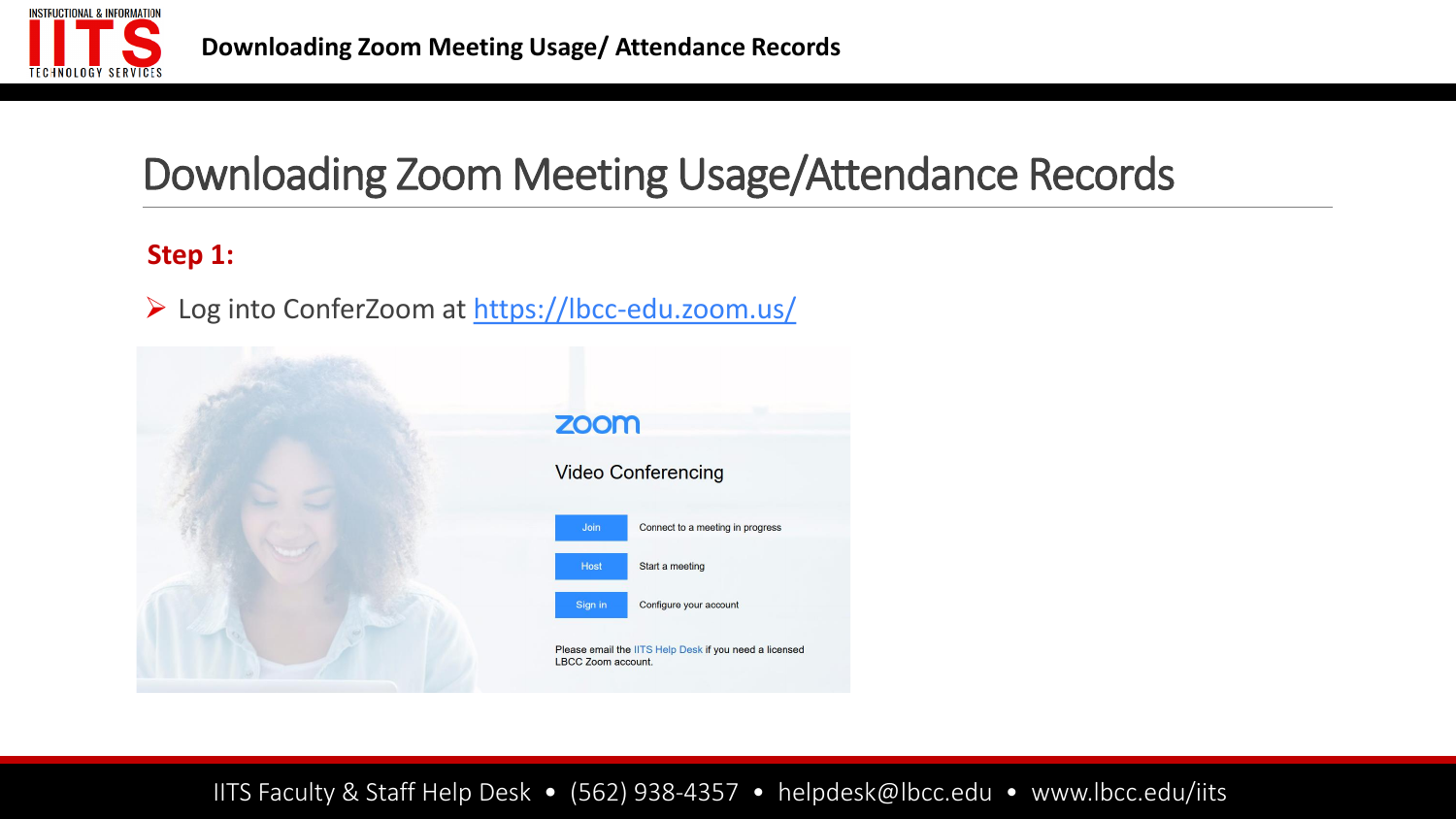

#### **Step 2:**

➢ From the left navigation bar, select **"Reports."** Then, select **"Usage.**"

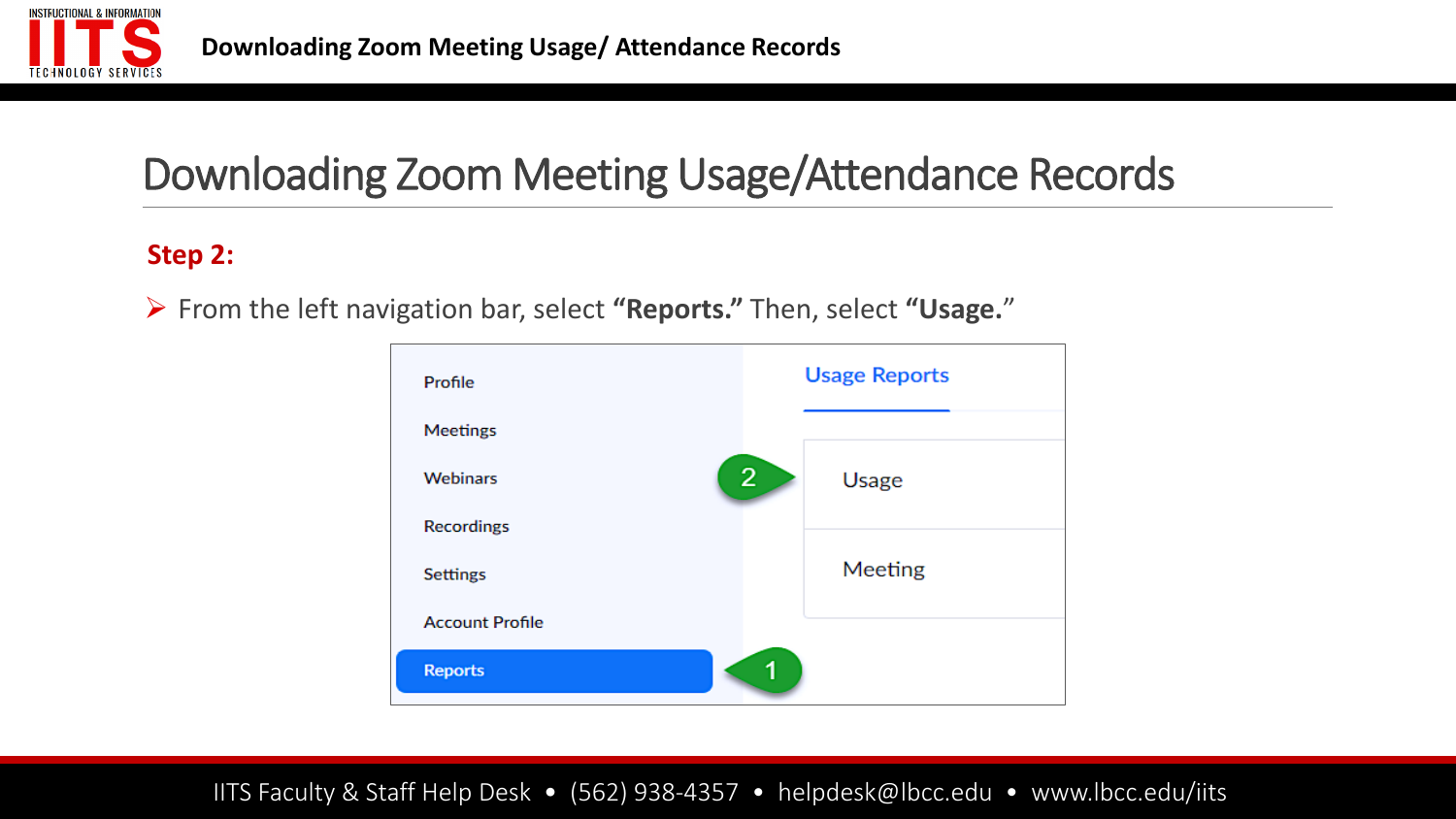

#### **Step 3:**

- ➢ Please set the date range for the reports you wish to access and select **"Search."**
- ➢ Keep in mind that the maximum date range is **1 Month**.

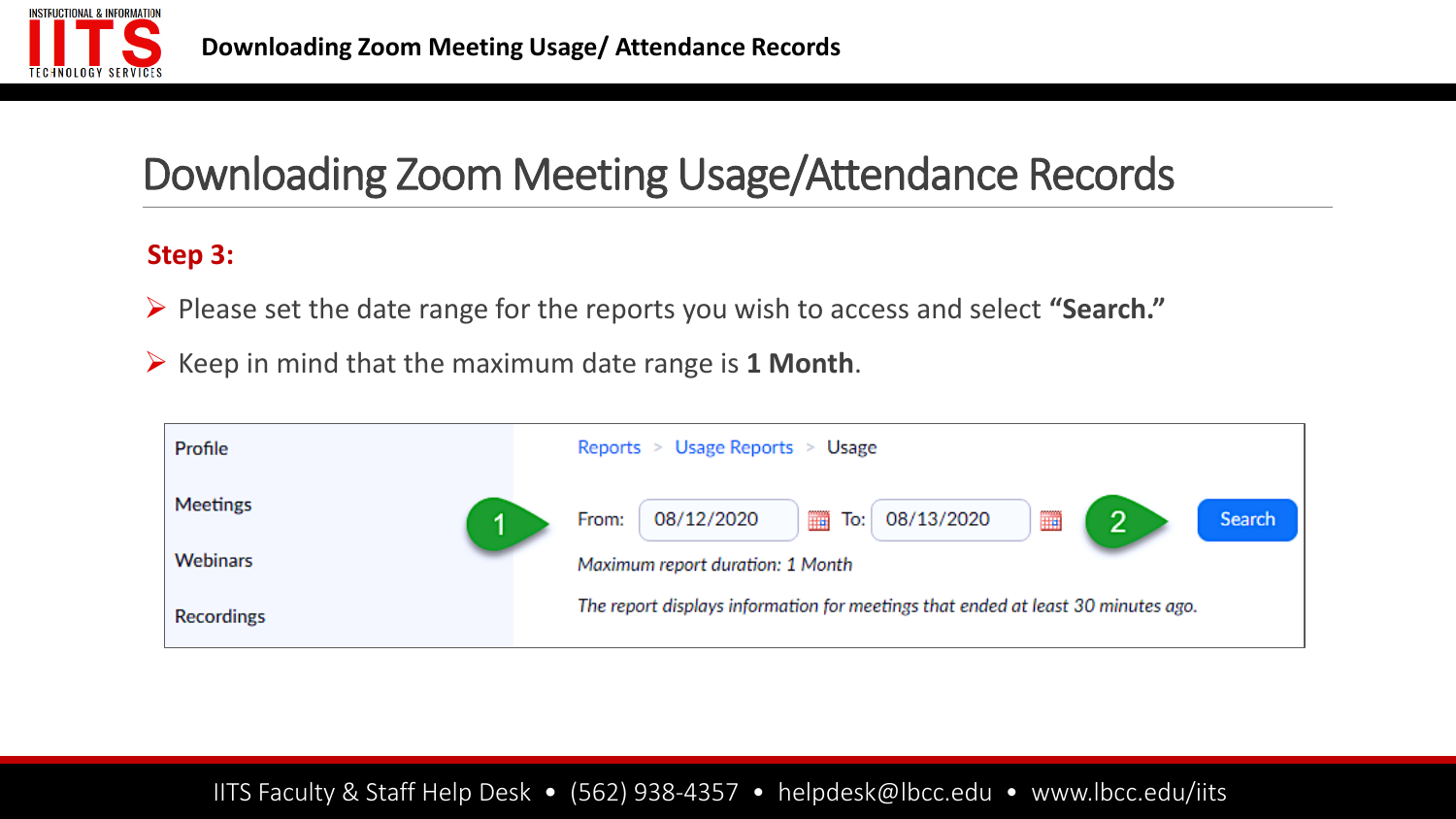

#### **Step 4:**

- ➢ Locate the **"Start Time/End Time"** columns and use them to help you locate the meeting for which a report will be generated.
- ➢ In the "**Participants"** column, across from the appropriate start/end time, you will find a link in the form of a blue number. Click this number.

| Reports > Usage Reports > Usage                                                  |                      |                                     |                             |               |                                      |             |                         |                       |                                                    |                                                |                            |                    |
|----------------------------------------------------------------------------------|----------------------|-------------------------------------|-----------------------------|---------------|--------------------------------------|-------------|-------------------------|-----------------------|----------------------------------------------------|------------------------------------------------|----------------------------|--------------------|
| 08/12/2020<br>08/13/2020<br>■<br>To:<br>▦<br>Search<br>From:                     |                      |                                     |                             |               |                                      |             |                         |                       |                                                    |                                                |                            |                    |
| Maximum report duration: 1 Month                                                 |                      |                                     |                             |               |                                      |             |                         |                       |                                                    |                                                |                            |                    |
| The report displays information for meetings that ended at least 30 minutes ago. |                      |                                     |                             |               |                                      |             |                         |                       |                                                    |                                                |                            |                    |
| <b>Export as CSV File</b><br><b>Topic</b>                                        | <b>Meeting</b><br>ID | <b>User</b><br>Name                 | <b>User Email</b>           | Department    | Group                                | Has<br>Zoom | Creation<br><b>Time</b> | Start Time End Time   |                                                    | Toggle columns-<br><b>Duration</b><br>Minutes) | <b>Participants Source</b> | Add tracking field |
|                                                                                  |                      |                                     |                             |               |                                      | Rooms?      |                         |                       |                                                    |                                                |                            |                    |
| SWC DE Training's Personal  362                                                  | 448<br>9567          | <b>SWC</b><br>DE<br><b>Training</b> | SWCDistanceEd<br>@swccd.edu | DE/OLC        | <b>ACCOUN</b><br>т<br><b>HOLDERS</b> | <b>No</b>   | 02:46:14<br><b>PM</b>   | 10:00:23<br><b>AM</b> | 12/13/2017 08/12/2020 08/12/2020<br>10:01:05<br>AM | 1                                              |                            | Zoom               |
| SWC DE Training's Personal  362                                                  | 448<br>9567          | <b>SWC</b><br>DE<br><b>Training</b> | SWCDistanceEd<br>@swccd.edu | <b>DE/OLC</b> | <b>ACCOUN</b><br><b>HOLDERS</b>      | <b>No</b>   |                         | 12:26:03<br><b>PM</b> | 49/13/201708/12/202008/12/2020<br>01:34:22<br>PM   | റ                                              | 11                         | Zoom               |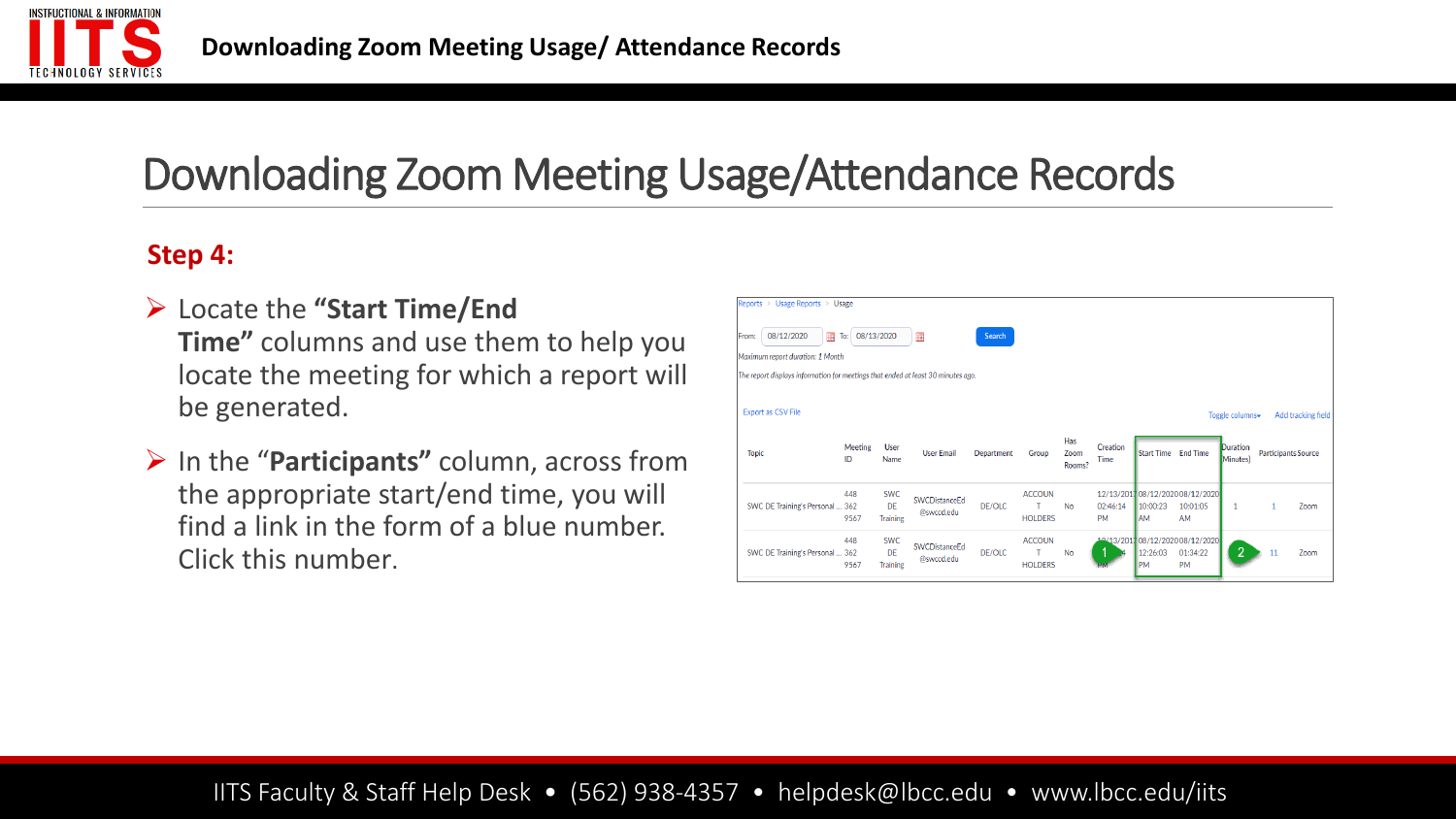

#### **Step 5:**

- $\triangleright$  Once the blue number link is clicked, you will be given the options to **"export with meeting data"** and **"show unique users."**
- $\triangleright$  We recommend that you check both boxes.
- ➢ Also, when ready, select the blue "**Export**" button towards the top right of the window.

**Tips**: The option to "show unique users" combines separate records for each participant so that there aren't duplicate name entries for the same participant.

| Meeting Participants                                                   |                                                                         |                                                                         | Χ             |
|------------------------------------------------------------------------|-------------------------------------------------------------------------|-------------------------------------------------------------------------|---------------|
| √ Export with meeting data<br>$\sqrt{\ }$ Show unique users            |                                                                         |                                                                         | <b>Export</b> |
| Meeting ID: 448 362 9567<br>Duration (Minutes): 69<br>Participants: 11 | Topic: SWC DE Training's Personal<br>Start Time: 08/12/2020 12:26:03 PM | User Email: SWCDistanceEd@swccd.edu<br>End Time: 08/12/2020 01:34:22 PM |               |
| Name (Original Name)                                                   | User Email                                                              | <b>Total Duration (Minutes)</b>                                         |               |
| SWC DE Training                                                        | swcdistanceed@swccd.edu                                                 | 69                                                                      |               |
|                                                                        |                                                                         | 69                                                                      |               |
|                                                                        |                                                                         | 68                                                                      |               |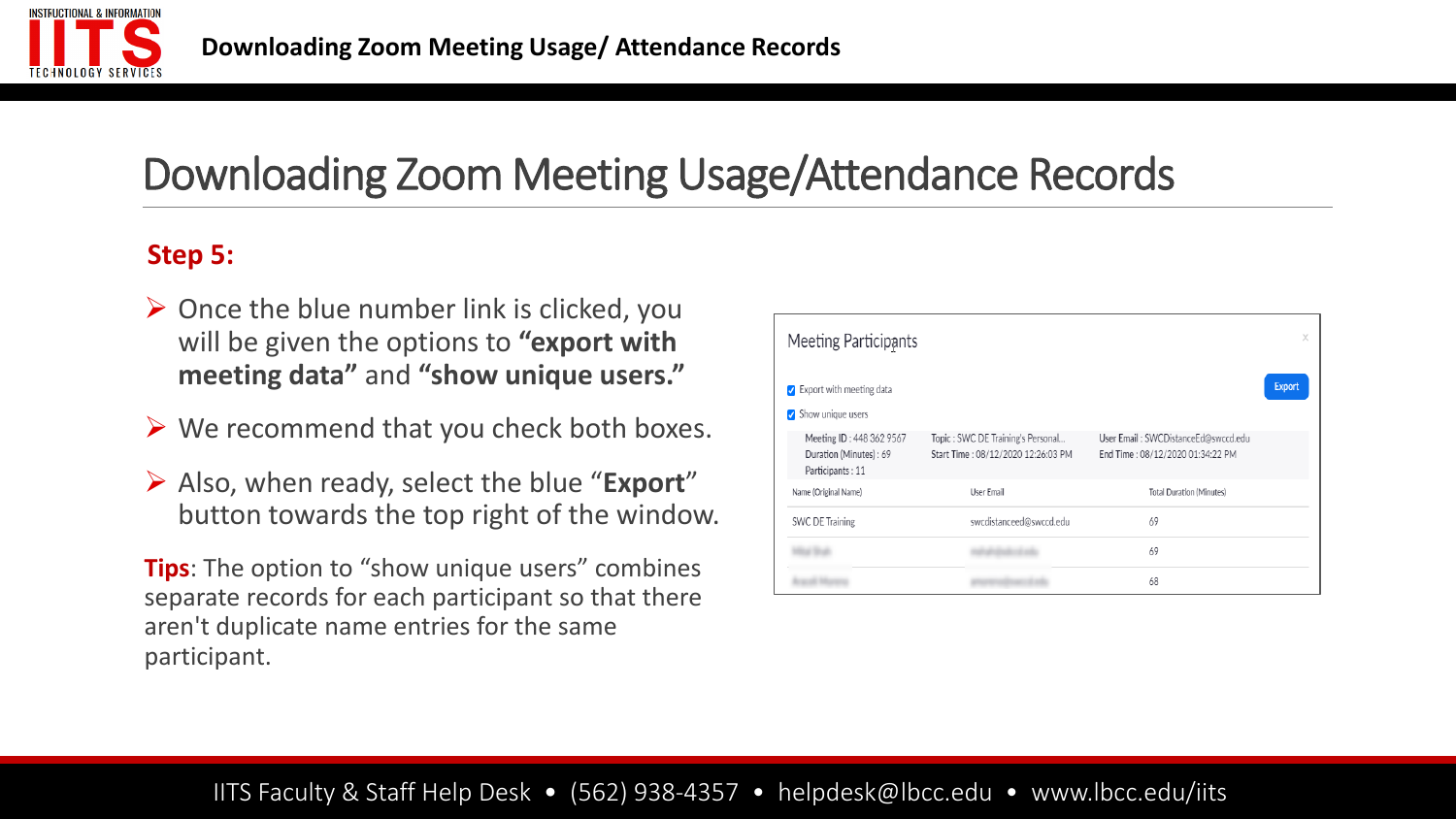

#### **Step 6:**

- ➢ Your web browser will download the CSV file to your computer device.
- ➢ The file extension is a .CSV and can be opened with Microsoft Excel.

|                |                                                                     |                                                                                                                                                                                                                              |                                 |                         | participants_4483629567 (6).csv +                      |           |                |  |  |
|----------------|---------------------------------------------------------------------|------------------------------------------------------------------------------------------------------------------------------------------------------------------------------------------------------------------------------|---------------------------------|-------------------------|--------------------------------------------------------|-----------|----------------|--|--|
|                | File<br>Home                                                        | Insert Page Layout Formulas                                                                                                                                                                                                  |                                 |                         |                                                        | Data      | Review<br>View |  |  |
|                | Х<br>Paste                                                          | Calibri $\left\  \cdot \right\ $ 11 $\left\  \cdot \right $ $A^* \left\  \right\  \equiv \equiv \equiv \mid \frac{1}{2}$ $\Rightarrow$ $\frac{1}{2}$ Wrap Text<br>B <i>I</i> U - ⊞ -   ᠿ - A - │ ☰ ☰ ☰   ㅌ 포│ 圓 Merge & Cen│ |                                 |                         |                                                        |           |                |  |  |
|                | Clipboard<br>$\overline{\mathbf{v}}$                                | Font                                                                                                                                                                                                                         |                                 | $\overline{\mathbf{y}}$ |                                                        | Alignment |                |  |  |
|                | fx<br>- 1<br>$\times$ $\checkmark$<br>J29<br>$\overline{\mathbf v}$ |                                                                                                                                                                                                                              |                                 |                         |                                                        |           |                |  |  |
|                |                                                                     |                                                                                                                                                                                                                              |                                 |                         |                                                        |           |                |  |  |
|                | A                                                                   | B.                                                                                                                                                                                                                           | C                               | D                       | E.                                                     | F         | G              |  |  |
| 1              |                                                                     | Meeting ID Topic                                                                                                                                                                                                             |                                 |                         | Start Time End Time   User Emai Duration (Participants |           |                |  |  |
| $\overline{2}$ |                                                                     | 4483629567 SWC DE Trainit ########                                                                                                                                                                                           |                                 |                         | ######## SWCDistai                                     | 69        | 11             |  |  |
| 3              |                                                                     |                                                                                                                                                                                                                              |                                 |                         |                                                        |           |                |  |  |
| $\overline{4}$ |                                                                     | Name (Origir User Email                                                                                                                                                                                                      | <b>Total Duration (Minutes)</b> |                         |                                                        |           |                |  |  |
| 5              | SWC DE Train swcdistanceed                                          |                                                                                                                                                                                                                              | 69                              |                         |                                                        |           |                |  |  |
| 6              |                                                                     |                                                                                                                                                                                                                              | 69                              |                         |                                                        |           |                |  |  |
| 7              | э                                                                   |                                                                                                                                                                                                                              | 68                              |                         |                                                        |           |                |  |  |
| 8              | It.                                                                 |                                                                                                                                                                                                                              | 66                              |                         |                                                        |           |                |  |  |